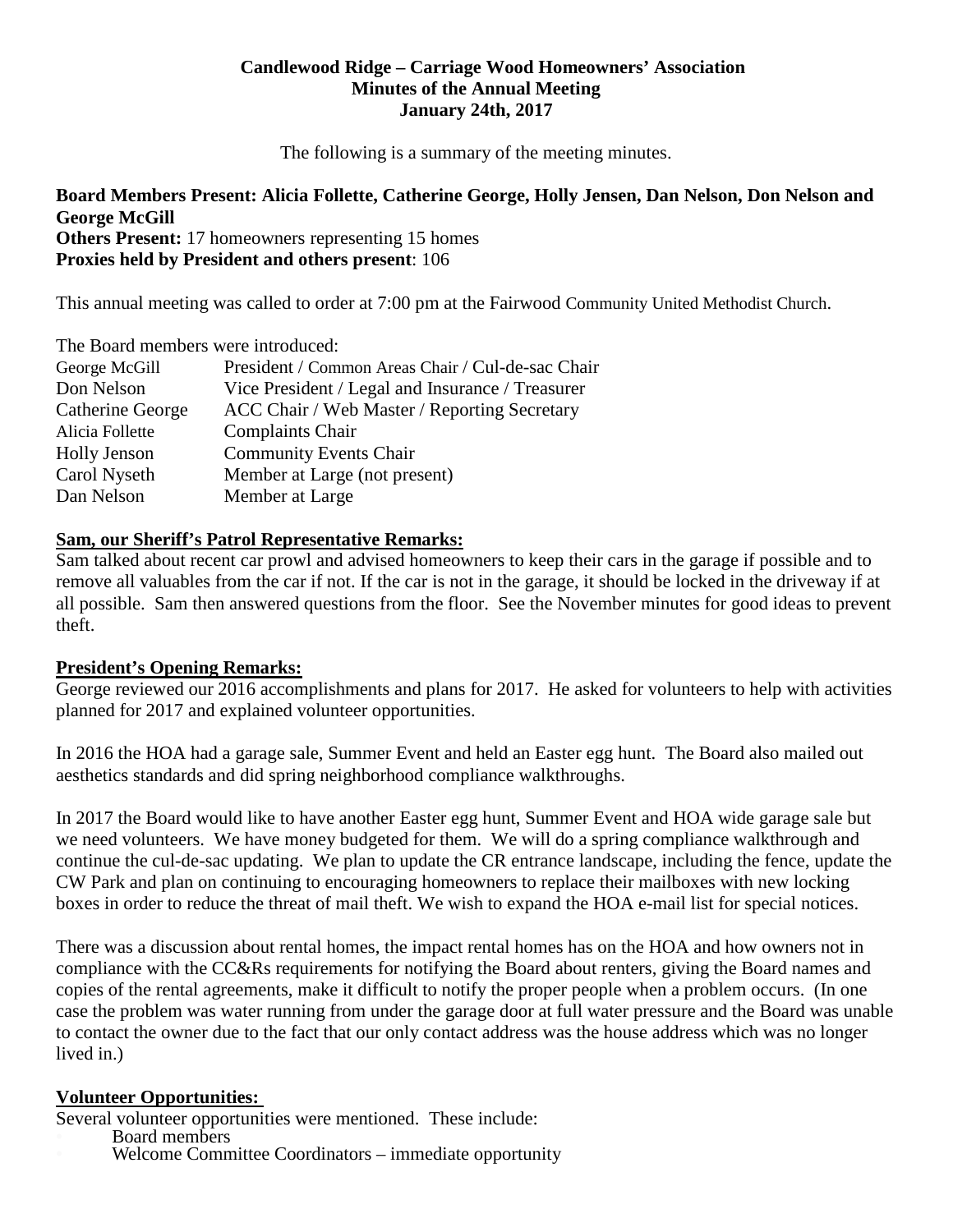- 
- 
- 
- 
- 
- CR Entrance committee Dan Nelson is chair<br>CW Park updating Holly is chair<br>Spring and Fall Neighborhood Walk Through<br>Easter Egg Hunt Coordinators April 15, 2017<br>CR\CW Garage Sale Coordinators No Date Yet<br>Summer Even
- 

# **Fire and Police Reports:**

Sam talked earlier in the meeting. There was no Fire Department representative.

# **Common Area Maintenance (CAM):**

George talked about the highlights of 2016's common areas issues.

- CAM routinely trimmed or removed branches and trees where required.
- Please remember that keeping street drains clear is the homeowners' responsibility.
- George routinely inspected all Playground Equipment at all 3 Parks.
- King County Sheriff Patrols are coordinated through CAM.
- A driver ran into the CR Entrance which we have to repair. The driver's car insurance will cover the costs for the repair.
- We have had people dump large bags of household garbage into our garbage cans at CR Park. Please, if you witness this write down the car license number.
- Around the holidays, mail and packages were stolen from old-style, non-locking mail boxes and front porches. The Police and the HOA strongly recommend locking mail boxes. The HOA has approved certain types of these mail boxes, please contact the ACC for information.
- Two Island / Planter areas were repaired this year. We removed tall trees and about two feet of the Island at the rear. We removed all roots and damaged blacktop and installed new blacktop as well as new curbing.
- Plan on one or two more island repairs in 2017.

# **Architecture Control Committee (ACC) Report:**

Catherine explained what projects need an ACC approval and how to contact the ACC. She reported on what ACC requests had been received in 2016.

- 23 January thru March
- 70 April thru June
- 47 July thru September
- 14 October thru December
- 154 Total (versus 114 in 2015)

Our website (www.crcwhoa.org) provides access to the ACC Request Form and all ACC related Homeowner's Association information. You can print or download a copy of the ACC Request Form and the ACC Rules & Regulations from the website.

For questions regarding ACC Projects, the ACC Chairman can be reached at: architecture@crcwhoa.org or by leaving a telephone message at 425-738-8611 ext 30. This is an unattended voicemail box and the ACC Chairman will call you back. It is recommended that you contact the ACC Chair again if you have not received any feedback on your written request within 20 days of mailing it to the Association or 14 days of e-mailing it.

Contact the ACC Chair for emergency projects, and give your phone # or email address and state the type of emergency. The ACC will make a concerted effort to expedite the handling of all emergency requests. (If possible use e-mail rather than voice mail or U.S. Mail for speed.)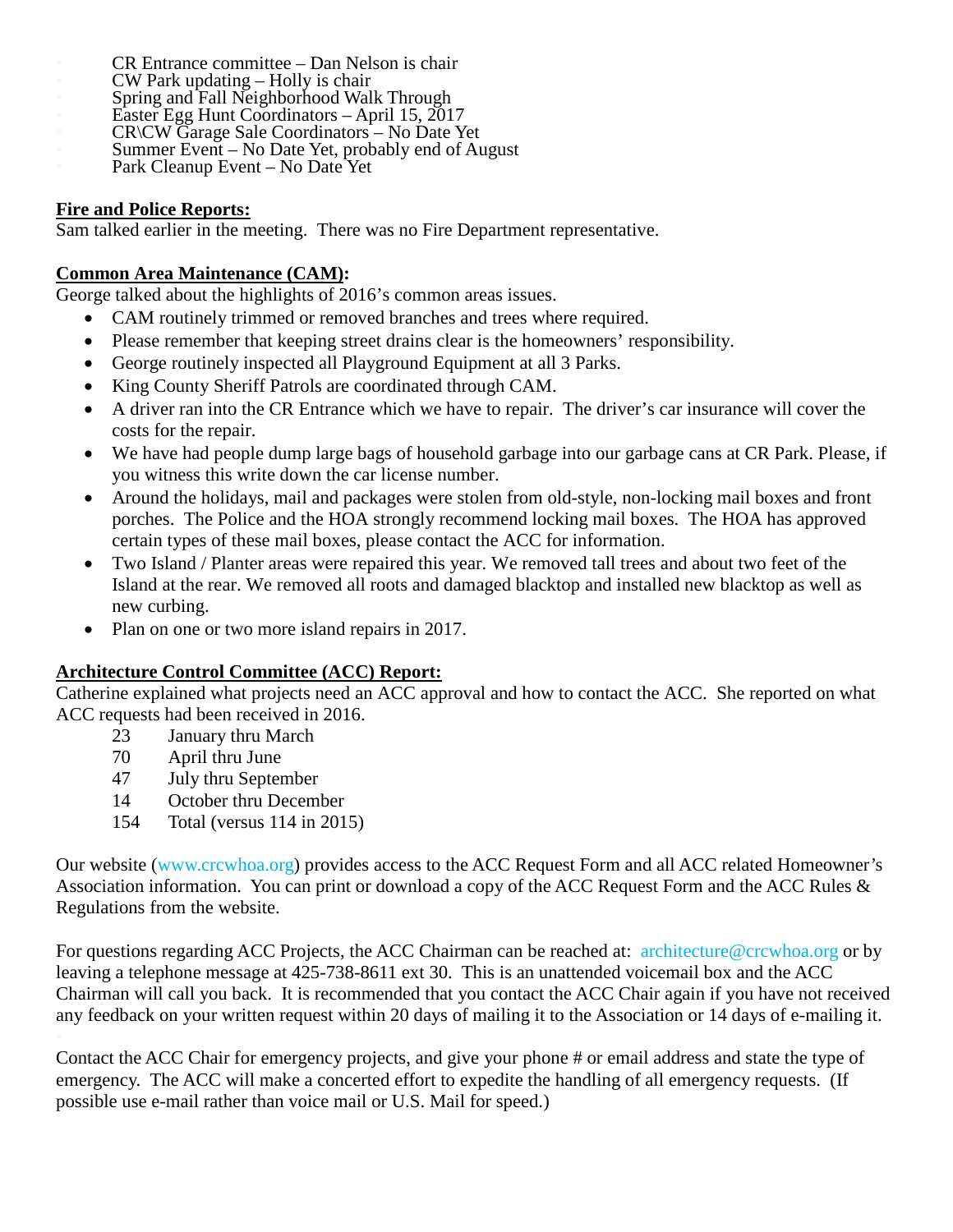Our CC&Rs and Rules and Regulations clearly state that exterior projects such as roofs, house painting (even if you are painting the house/garage the same color), windows, fencing, decks, driveways, major landscaping and decks/patios require the submission and approval of an ACC request before commencing the project. The ACC has up to 30 days to respond to an ACC request, but tries to respond much sooner than that. Our goal is to approve\disapprove in less than 14 days.

Please note the following:

All ACC requests must be received in writing or as an attachment to an e-mail, on the ACC Request Form, at least 30 days before the project begins! Mail them to CR/CW HOA, PO Box 58397, Renton, WA 98058. Emailed ACC Request Forms are not accepted for projects involving paint. ACC requests must be on the proper form, be signed and have a valid phone number. If for paint, they must indicate where the paint will be used (body, trim, garage door, front door, ...).

# **Complaints and Compliance Report:**

Alicia talked about the 2016 aesthetics standards mailing as well as the postcard process. She talked about the follow up planned for the spring of 2017. She noted that this does not replace the complaints process.

Alicia reviewed the current complaints process and where to get information on filing a complaint.

# **Community Events Report:**

Holly talked about the events held in 2016 and plans for events in 2017. She showed pictures of past events and acknowledged past volunteers' help and asked for help in 2017.

## **Treasurer's Report:**

Don discussed the current fund balances, the 2016 budget and how we did against it. He showed the following information:

• A 2015 Financial Review was conducted in 2016 by Cox & Gracia, Certified Public Accountants.

• 39 homes were sold in our HOA in 2016.

Then Don presented the 2017 budget which includes a 3% increase in the dues. It was approved by the Board last week.

# **Reserve's Report:**

Don talked about the status of the reserves and what we are doing about them. We are on schedule per our current plans.

## **Nominations for new Board Members**

There are three Board member slots open. Two of the three Board members whose terms are expiring are willing to serve another term. The nominating committee (Catherine is chair) did not have any proposed nominees. No one was willing to nominate someone from the floor. We decided to forgo the secret ballot process and voted via a show of hands due to the two positions being unopposed. It was moved, seconded and passed to re-elect Holly and Alicia. If anyone is interested in joining the Board, please come to a Board meeting. The roles and responsibilities of Board members are posted on the web page.

**All Board members are expected to attend each HOA monthly meeting and the Annual Meeting, and give their Monthly/Annual reports. Board members are also expected to help on various Committees and activities. One or two absences are allowed, but if you have to miss a Board Meeting, you would get your monthly report to another Board Member to present at the Meeting.**

Roles for the 2017 HOA Board Members (to be changed in February)

| George McGill | President / Common Areas Chair / Cul-de-sac Chair                 |
|---------------|-------------------------------------------------------------------|
| Don Nelson    | Vice President / Legal and Insurance / Treasurer (left the Board) |